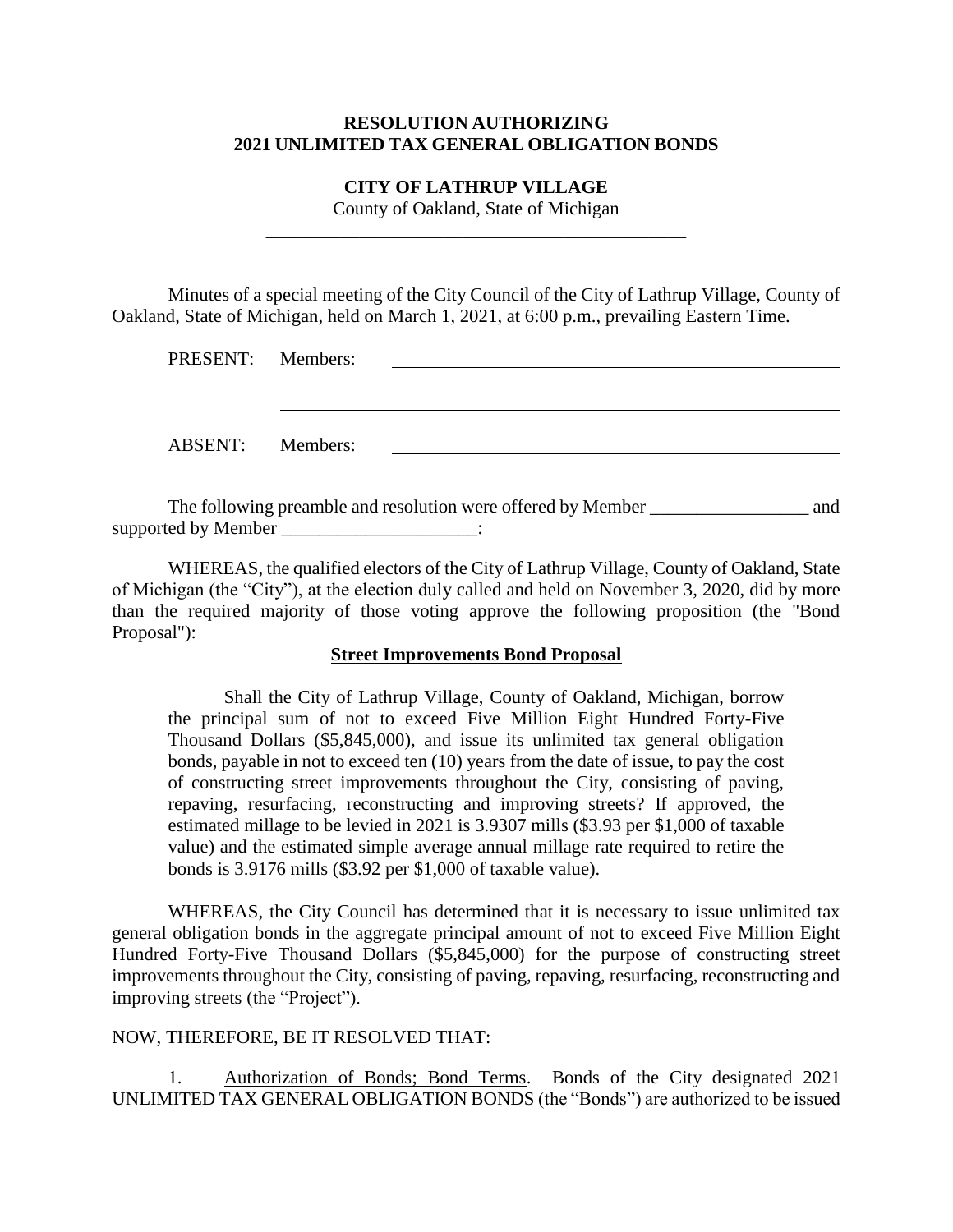in the aggregate principal sum of not to exceed Five Million Eight Hundred Forty-Five Thousand Dollars (\$5,845,000) for the purpose of paying the costs of the Project, including the costs incidental to the issuance, sale and delivery of the Bonds. The issue shall consist of bonds in fullyregistered form of the denomination of \$5,000, or multiples thereof not exceeding for each maturity the maximum principal amount of that maturity, numbered consecutively in order of registration, dated as of the date of delivery. The Bonds shall bear interest, mature and be payable at the times and in the manner set forth in Sections 6 and 7 hereof.

The Bonds shall be sold at public sale at a price not less than 99% of the principal amount thereof.

The Bonds shall be subject to redemption prior to maturity in the manner and at the times and prices set forth in Sections 6 and 7 hereof and if term bonds are selected by the original purchaser of the Bonds, then the Bonds will be subject to mandatory redemption in accordance with the foregoing maturity schedule at par.

Interest shall be payable to the registered owner of record as of the 15th day of the month prior to the payment date for each interest payment. The record date of determination of registered owner for purposes of payment of interest as provided in this paragraph may be changed by the City to conform to market practice in the future. The principal of the Bonds shall be payable at The Huntington National Bank, Grand Rapids, Michigan, who is hereby selected to act as transfer agent for the Bonds (the "Transfer Agent"), or such other bank or trust company as may be selected by the City Administrator or City Treasurer & Assistant City Administrator (each an "Authorized Officer") at the time of sale of the Bonds.

The Bonds may be issued in book-entry-only form through The Depository Trust Company in New York, New York ("DTC") and each Authorized Officer is authorized to execute such custodial or other agreement with DTC as may be necessary to accomplish the issuance of the Bonds in book-entry-only form and to make such changes in the Bond Form within the parameters of this resolution as may be required to accomplish the foregoing.

2. Execution of Bonds. The Bonds of this issue shall be executed in the name of the City with the manual or facsimile signatures of the Mayor and City Clerk and shall have the seal of the City, or a facsimile thereof, printed or impressed on the Bonds. No Bond executed by facsimile signature shall be valid until authenticated by an authorized officer or representative of the Transfer Agent. The Bonds shall be delivered to the Transfer Agent for authentication and be delivered by the Transfer Agent to the purchaser or other person in accordance with instructions from an Authorized Officer upon payment of the purchase price for the Bonds in accordance with the bid therefor when accepted.

3. Transfer of Bonds. The Transfer Agent shall keep the books of registration for this issue on behalf of the City. Any Bond may be transferred upon such registration books by the registered owner of record, in person or by the registered owner's duly authorized attorney, upon surrender of the Bond for cancellation, accompanied by delivery of a duly executed written instrument of transfer in a form approved by the Transfer Agent. Whenever any Bond or Bonds shall be surrendered for transfer, the City shall execute and the Transfer Agent shall authenticate and deliver a new Bond or Bonds, for like aggregate principal amount. The Transfer Agent shall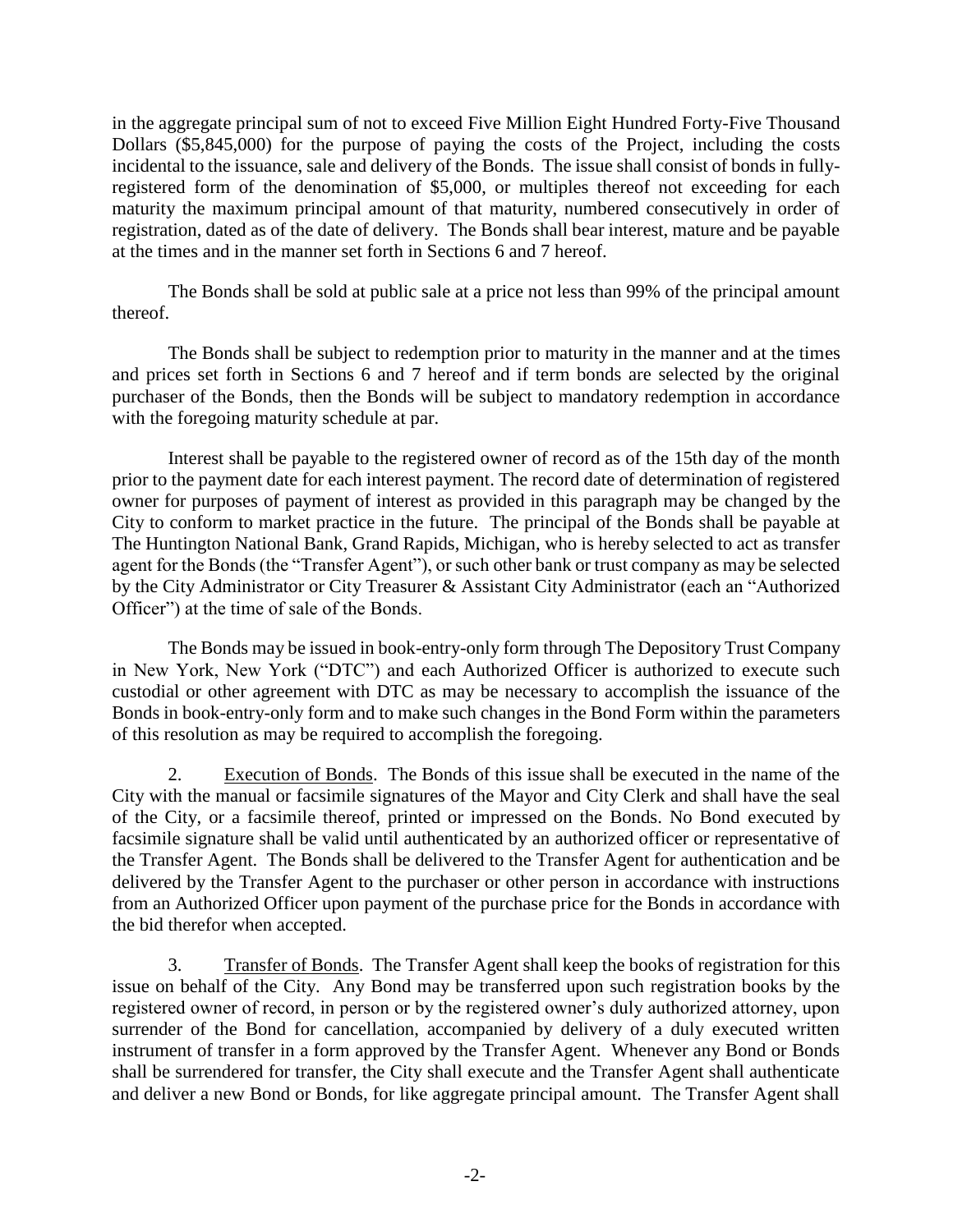require the payment by the bondholder requesting the transfer of any tax or other governmental charge required to be paid with respect to the transfer.

Unless waived by any registered owner of Bonds to be redeemed, official notice of redemption shall be given by the Transfer Agent on behalf of the City. Such notice shall be dated and shall contain at a minimum the following information: original issue date; maturity dates; interest rates; CUSIP numbers, if any; certificate numbers (and in the case of partial redemption) the called amounts of each certificate; the place where the Bonds called for redemption are to be surrendered for payment; and that interest on the Bonds or portions thereof called for redemption shall cease to accrue from and after the redemption date.

In addition, further notice shall be given by the Transfer Agent in such manner as may be required or suggested by regulations or market practice at the applicable time, but no defect in such further notice nor any failure to give all or any portion of such further notice shall in any manner defeat the effectiveness of a call for redemption if notice thereof is given as prescribed herein.

4. Debt Retirement Fund; Unlimited Tax Pledge; Defeasance of Bonds. The City Treasurer is authorized and directed to open a depositary account with a bank or trust company designated by the City Council, to be designated 2021 UNLIMITED TAX GENERAL OBLIGATION BONDS DEBT RETIREMENT FUND (the "Debt Retirement Fund"), the moneys to be deposited into the Debt Retirement Fund to be specifically earmarked and used solely for the purpose of paying principal of and interest on the Bonds as they mature. The City hereby pledges its unlimited tax full faith and credit for the prompt payment of the Bonds. All proceeds from taxes levied for the Debt Retirement Fund shall be deposited into the Debt Retirement Fund as collected. Commencing with the year 2021, there shall be levied upon the tax rolls of the City for the purpose of the Debt Retirement Fund each year, in the manner required by the provisions of Act 34, Public Acts of Michigan, 2001, as amended, an amount sufficient so that the estimated collection therefrom will be sufficient to promptly pay, when due, the principal of and interest on the Bonds becoming due prior to the next annual tax levy; provided, however, that if at the time of making any such annual tax levy there shall be other funds available or surplus moneys on hand in the Debt Retirement Fund for the payment of principal of and interest on the Bonds, then credit therefor may be taken against such annual levy for the Debt Retirement Fund.

In the event cash or direct obligations of the United States or obligations the principal of and interest on which are guaranteed by the United States, or a combination thereof, the principal of and interest on which, without reinvestment, come due at times and in amounts sufficient to pay at maturity or irrevocable call for earlier optional redemption, the principal of, premium, if any, and interest on the Bonds, shall be deposited in trust, this resolution shall be defeased and the owners of the Bonds shall have no further rights under this resolution except to receive payment of the principal of, premium, if any, and interest on the Bonds from the cash or securities deposited in trust and the interest and gains thereon and to transfer and exchange Bonds as provided herein.

5. Construction Fund; Proceeds of Bond Sale. The City Treasurer is authorized and directed to open a separate depositary account with a bank or trust company designated by the City Council, to be designated 2021 UNLIMITED TAX GENERAL OBLIGATION BONDS CONSTRUCTION FUND (the "Construction Fund"), and deposit into said Construction Fund the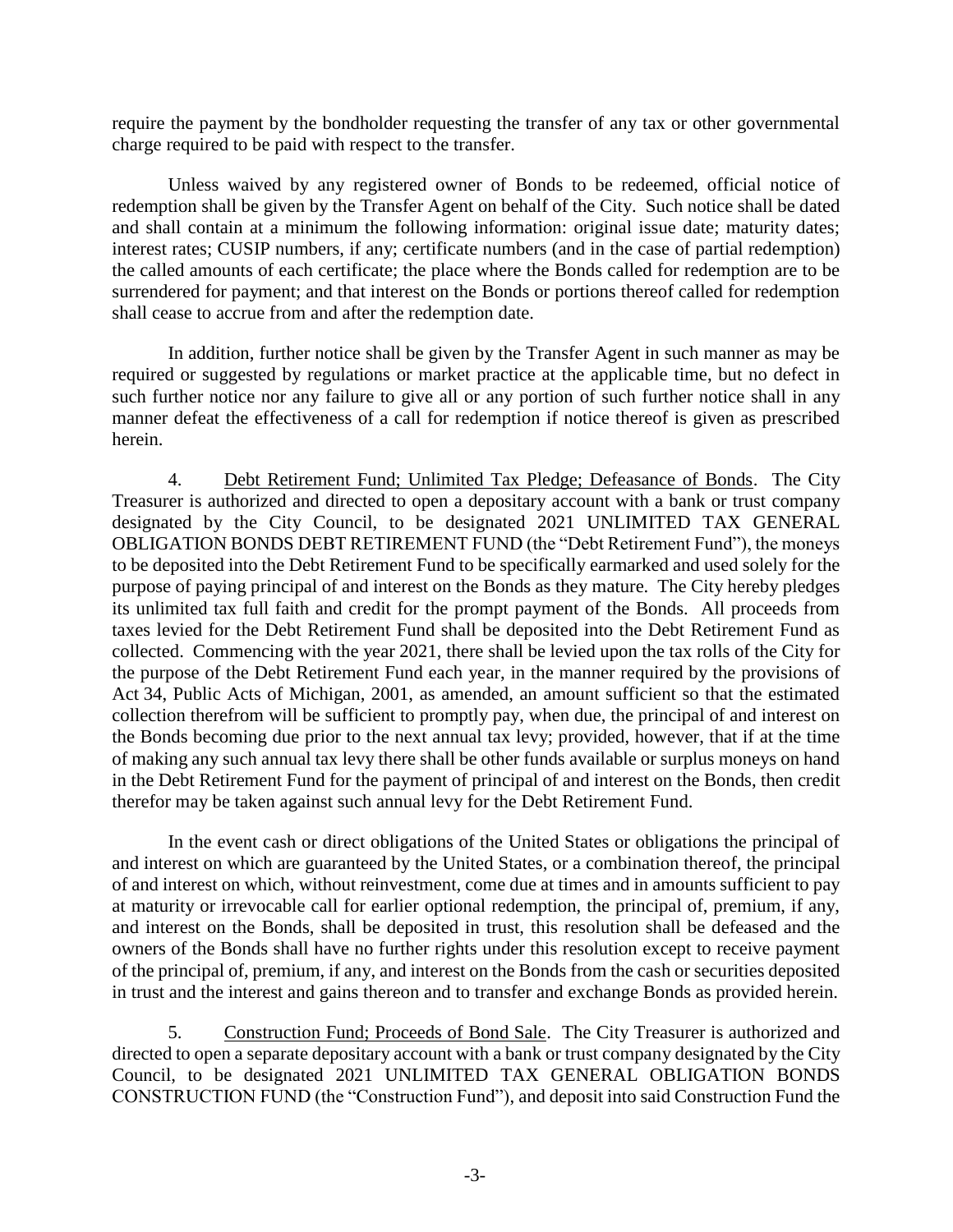proceeds of the Bonds less accrued interest, if any, which shall be deposited into the Debt Retirement Fund. The moneys in the Construction Fund shall be used solely to pay the costs of the Project and the costs of issuance of the Bonds.

6. Bond Form. The Bonds shall be in substantially the following form: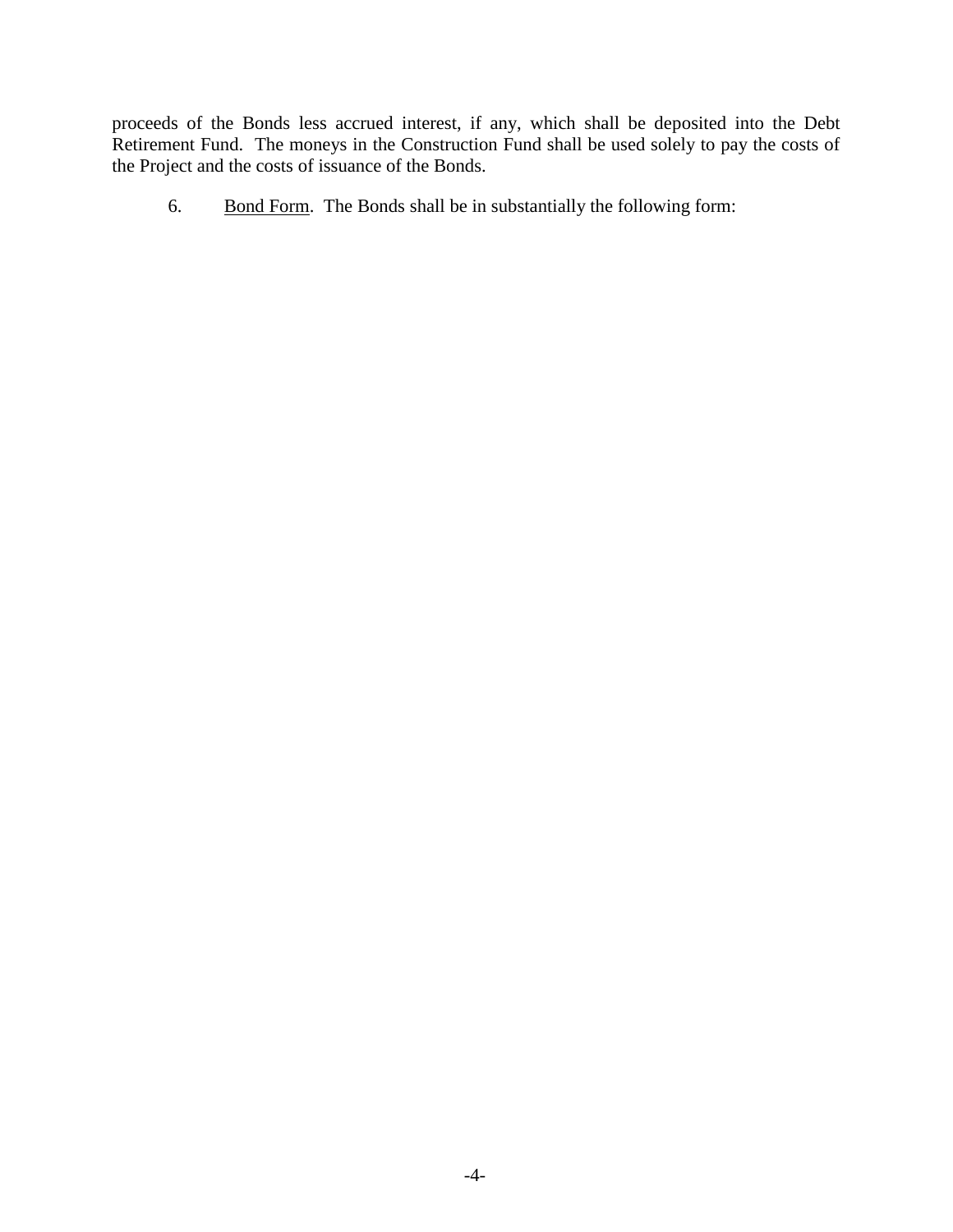## UNITED STATES OF AMERICA STATE OF MICHIGAN COUNTY OF OAKLAND

# **CITY OF LATHRUP VILLAGE**

#### 2021 UNLIMITED TAX GENERAL OBLIGATION BOND

Interest Maturity Date of Rate Date Date Original Issue CUSIP April 1, \_\_\_\_\_ \_\_\_\_\_\_\_\_\_\_, 2021

Registered Owner:

Principal Amount: Dollars

The City of Lathrup Village, County of Oakland, State of Michigan (the "City"), acknowledges itself to owe and for value received hereby promises to pay to the Registered Owner specified above, or registered assigns, the Principal Amount specified above, in lawful money of the United States of America, on the Maturity Date specified above, unless prepaid prior thereto as hereinafter provided, with interest thereon (computed on the basis of a 360-day year consisting of twelve 30-day months) from the Date of Original Issue specified above or such later date to which interest has been paid, until paid, at the Interest Rate per annum specified above, first payable on October 1, 2021 and semiannually thereafter. Principal of this bond is payable at the corporate trust office of The Huntington National Bank, Grand Rapids, Michigan, or such other transfer agent as the City may hereafter designate by notice mailed to the registered owner not less than sixty (60) days prior to any interest payment date (the "Transfer Agent"). Interest on this bond is payable to the registered owner of record as of the fifteenth (15th) day of the month preceding the interest payment date as shown on the registration books of the City kept by the Transfer Agent by check or draft mailed to the registered owner of record at the registered address. For prompt payment of this bond, both principal and interest, the full faith, credit and resources of the City are hereby irrevocably pledged.

This bond is one of a series of bonds of even Date of Original Issue aggregating the principal sum of \$\_\_\_\_\_\_\_\_\_\_, issued for the purpose of constructing street improvements throughout the City and paying costs incidental to the issuance of the bonds in pursuance of a vote of the qualified electors of the City voting thereon at an election duly called and held on November 3, 2020.

Bonds of this issue shall not be subject to redemption prior to maturity.

[Insert Term Bond provisions, if applicable]

[In case less than the full amount of an outstanding bond is called for redemption, the Transfer Agent, upon presentation of the bond called in part for redemption, shall register,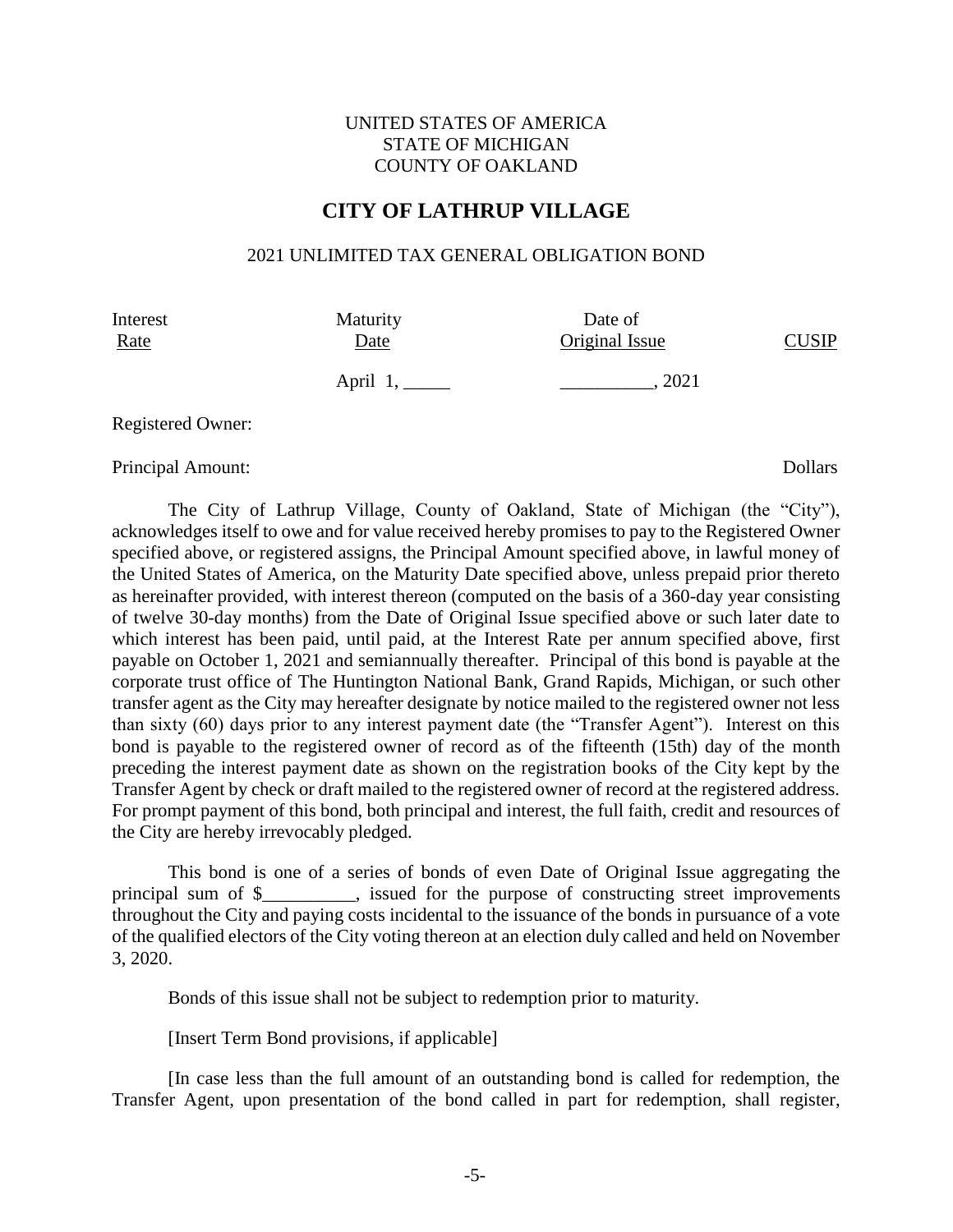authenticate and deliver to the registered owner of record a new bond in the principal amount of the portion of the original bond not called for redemption.

Notice of redemption shall be given to the registered owner of any bond or portion thereof called for redemption by mailing of such notice not less than thirty (30) days prior to the date fixed for redemption to the registered address of the registered owner of record. A bond or portion thereof so called for redemption shall not bear interest after the date fixed for redemption provided funds are on hand with the Transfer Agent to redeem said bond or portion thereof.]

This bond is transferable only upon the registration books of the City kept by the Transfer Agent by the registered owner of record in person, or by the registered owner's attorney duly authorized in writing, upon the surrender of this bond together with a written instrument of transfer satisfactory to the Transfer Agent duly executed by the registered owner or the registered owner's attorney duly authorized in writing, and thereupon a new registered bond or bonds in the same aggregate principal amount and of the same maturity shall be issued to the transferee in exchange therefor as provided in the resolution authorizing this bond and upon the payment of the charges, if any, therein prescribed.

This bond is payable out of the City's Debt Retirement Fund for this issue and in order to make such payment, the City is required each year to levy taxes on all taxable property within the boundaries of the City for such payment, without limitation as to either rate or amount.

It is hereby certified and recited that all acts, conditions and things required by law to be done, precedent to and in the issuance of this bond and the series of bonds of which this is one, exist and have been done and performed in regular and due form and time as required by law, and that the total indebtedness of the City, including this bond, does not exceed any constitutional, statutory or charter debt limitation.

This bond is not valid or obligatory for any purpose until the Transfer Agent's Certificate of Authentication on this bond has been executed by the Transfer Agent.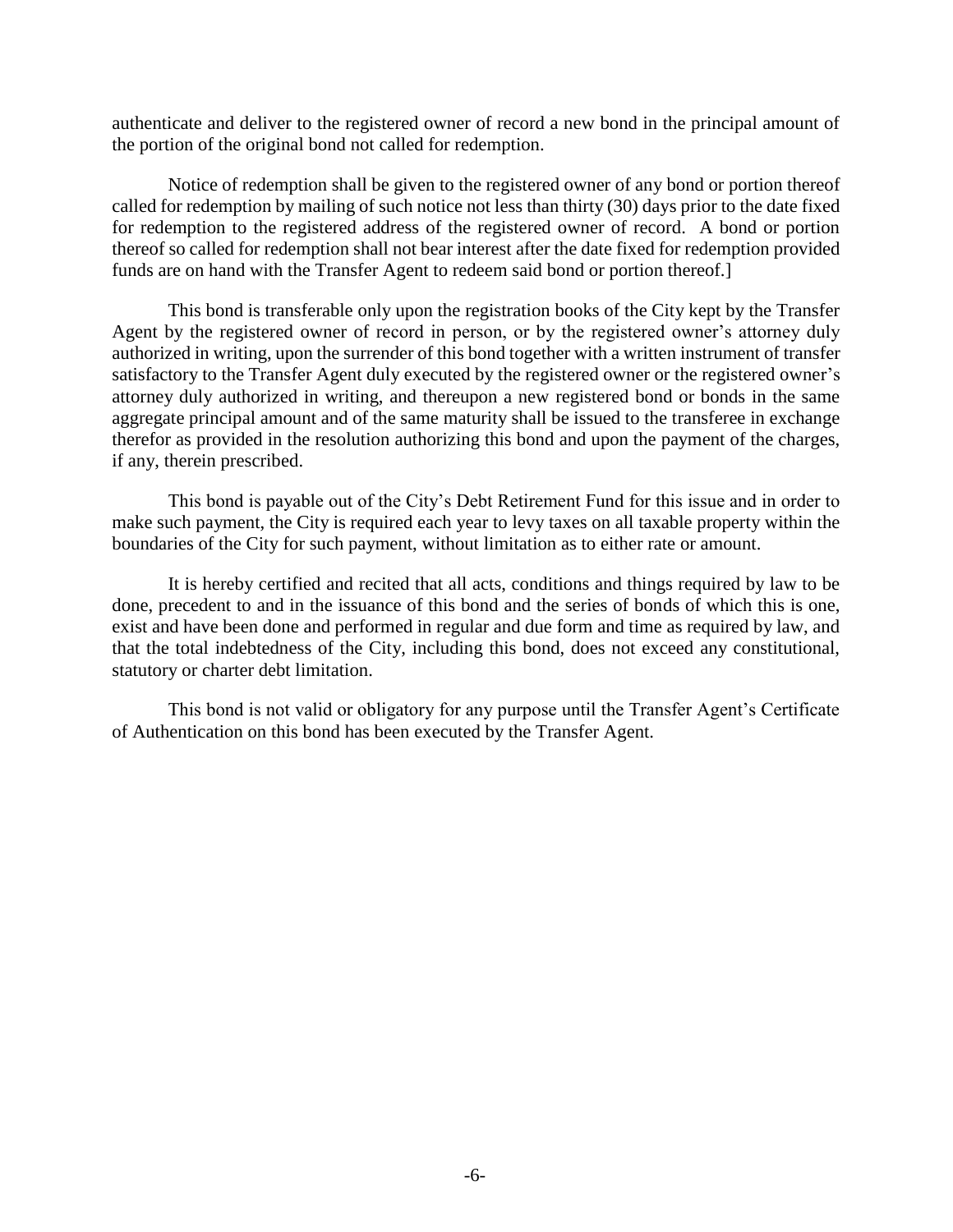IN WITNESS WHEREOF, the City of Lathrup Village, by its City Council, has caused this bond to be signed in the name of the City by the facsimile signatures of its Mayor and City Clerk and a facsimile of its corporate seal to be printed hereon, all as of the Date of Original Issue.

## **CITY OF LATHRUP VILLAGE**

County of Oakland State of Michigan

By:

Its Mayor

(SEAL)

By:

Its City Clerk

(Form of Transfer Agent's Certificate of Authentication)

DATE OF AUTHENTICATION:

# CERTIFICATE OF AUTHENTICATION

This bond is one of the bonds described in the within-mentioned resolution.

The Huntington National Bank Grand Rapids, Michigan Transfer Agent

By:

Authorized Signatory

[Bond printer to insert form of assignment]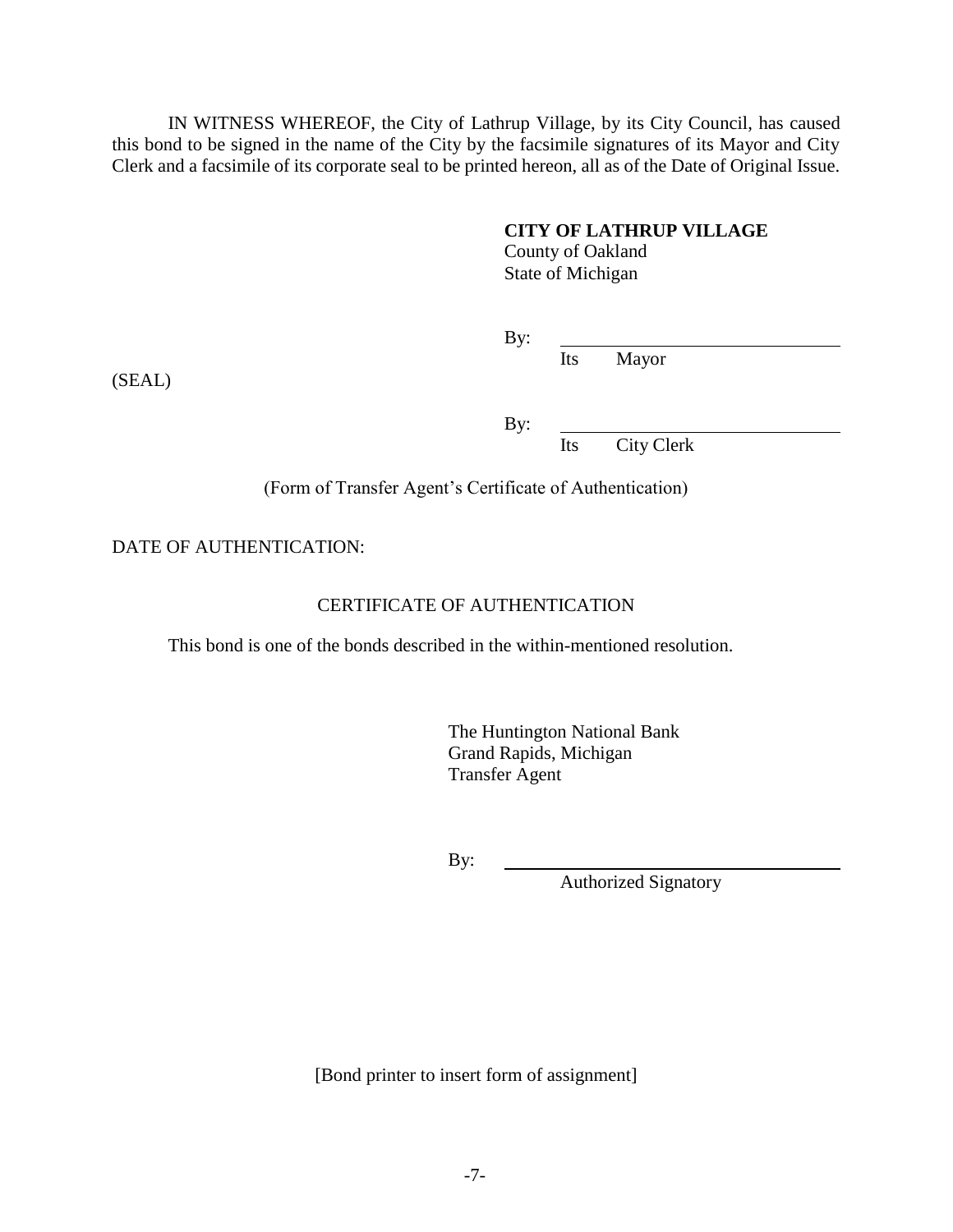7. Notice of Sale. The City Clerk is authorized to fix a date of sale for the Bonds and to arrange to publish a notice of sale of the Bonds in *The Bond Buyer*, New York, New York, which notice of sale shall be in substantially the following form: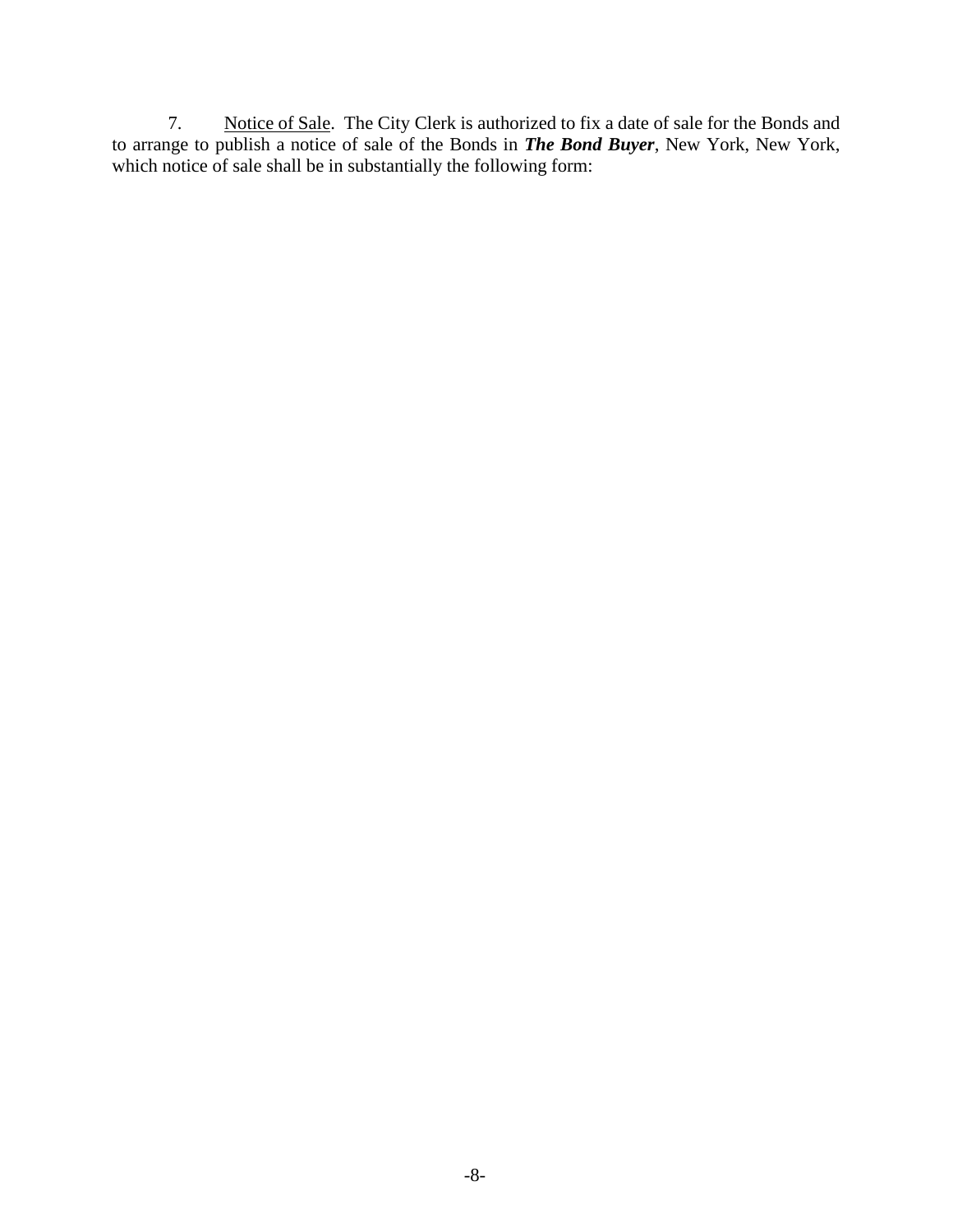## OFFICIAL NOTICE OF SALE  $$$ [  $\frac{1}{2}$ CITY OF LATHRUP VILLAGE COUNTY OF OAKLAND, STATE OF MICHIGAN 2021 UNLIMITED TAX GENERAL OBLIGATION BONDS *\*Subject to adjustment as provided in this Notice of Sale*

Bids for the purchase of the above bonds will be received in the manner described in this Notice of Sale on \_\_\_\_\_\_\_, \_\_\_\_\_\_\_\_, 2021 until \_\_:\_\_\_\_\_.m., prevailing Eastern Time, at which time and place said bids will be read. The award or rejection of the bids will occur on that date.

FAXED BIDS: Signed bids may be submitted by fax to the offices of Bendzinski & Co. Municipal Finance Advisors at (313) 961-8220, provided that faxed bids must arrive before the time of sale and the bidder bears all risks of transmission failure and the GOOD FAITH DEPOSIT MUST BE MADE AND RECEIVED as described in the Section "GOOD FAITH" below.

ELECTRONIC BIDS: Electronic bids will also be received on the same date and until the same time by Bidcomp/Parity as agent of the undersigned. Further information about Bidcomp/Parity, including any fee charged, may be obtained from Bidcomp/Parity, Anthony Leyden or CLIENT SERVICES, 1359 Broadway, Second Floor, New York, New York 10018, (212) 849-5021. IF ANY PROVISION OF THIS OFFICIAL NOTICE OF SALE SHALL CONFLICT WITH INFORMATION PROVIDED BY BIDCOMP/PARITY, AS THE APPROVED PROVIDER OF ELECTRONIC BIDDING SERVICES, THIS OFFICIAL NOTICE OF SALE SHALL CONTROL.

Bidders may choose any means or location to present bids but a bidder may not present a bid by more than one means.

BOND DETAILS: The bonds will be registered bonds of the denomination of \$5,000 or multiples thereof not exceeding for each maturity the maximum principal amount of that maturity, originally dated as of the date of initial delivery, numbered in order of registration, and will bear interest from their date payable on October 1, 2021, and semiannually thereafter.

The bonds will mature on the 1st day of April in each of the years, as follows:

| Year | Amount    | Year | Amount    |
|------|-----------|------|-----------|
| 2022 | \$455,000 | 2027 | \$595,000 |
| 2023 | 480,000   | 2028 | 625,000   |
| 2024 | 505,000   | 2029 | 660,000   |
| 2025 | 535,000   | 2030 | 695,000   |
| 2026 | 565,000   | 2031 | 730,000   |

\*ADJUSTMENT OF TOTAL PAR AMOUNT OF BONDS AND PRINCIPAL MATURITIES: The City reserves the right to decrease the aggregate principal amount of the bonds after receipt of the bids and prior to final award, if necessary, so that the purchase price of the bonds will provide an amount determined by the City to be sufficient to construct the project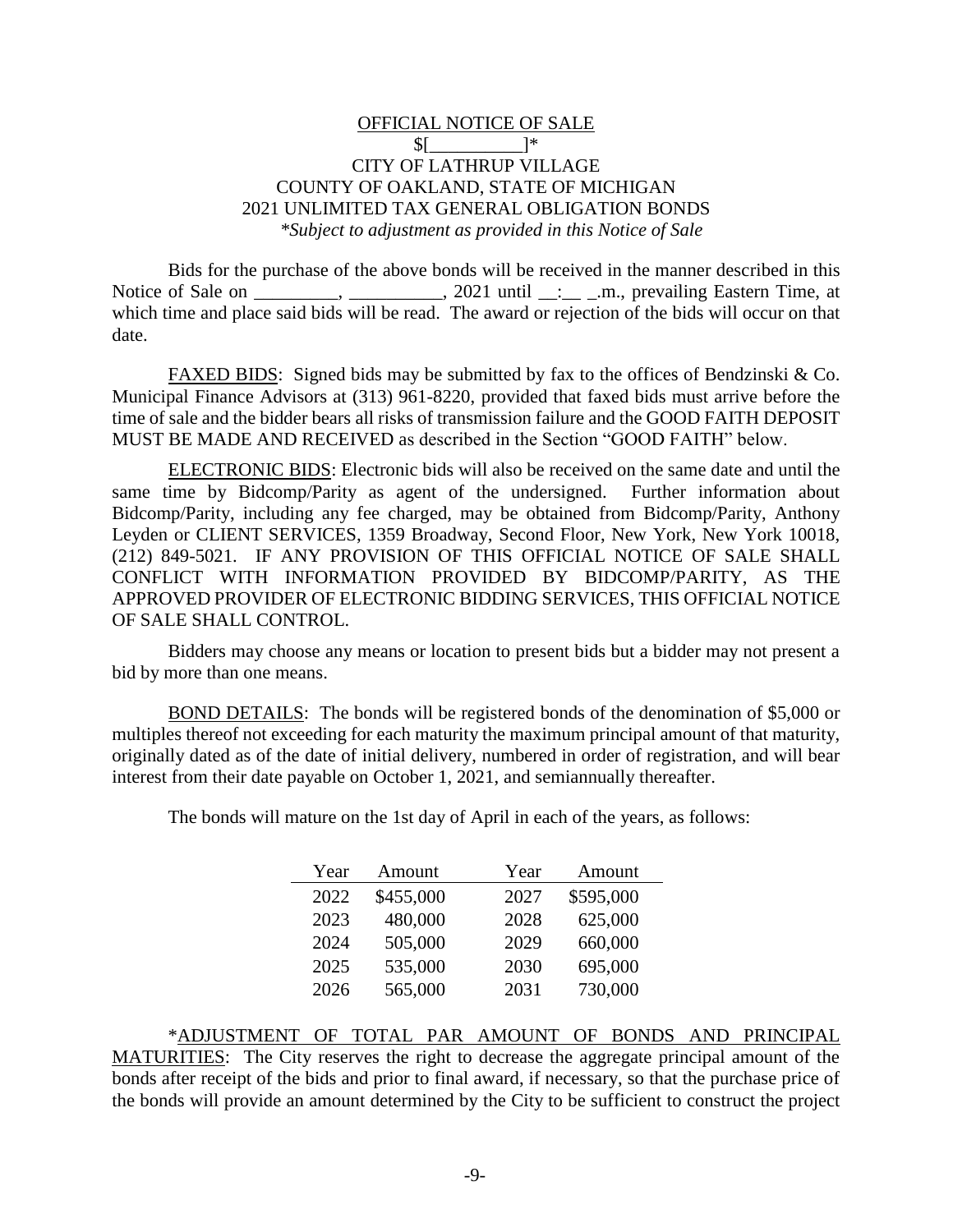and to pay costs of issuance of the bonds. The adjustments, if necessary, will be in increments of \$5,000. The purchase price will be adjusted proportionately to the increase or decrease in issue size, but the interest rates specified by the successful bidder for all maturities will not change. The successful bidder may not withdraw its bid as a result of any changes made within these limits.

\*ADJUSTMENT TO PURCHASE PRICE: Should any adjustment to the aggregate principal amount of the bonds be made by the City, the purchase price of the bonds will be adjusted by the City proportionally to the adjustment in principal amount of the bonds. The adjusted purchase price will reflect changes in the dollar amount of the underwriter's discount and original issue discount/premium, if any, but will not change the per-bond underwriter's discount as calculated from the bid and initial reoffering prices.

NO OPTIONAL REDEMPTION OF BONDS: Bonds are not be subject to redemption prior to maturity.

In case less than the full amount of an outstanding bond is called for redemption, the transfer agent, upon presentation of the bond called for redemption, shall register, authenticate and deliver to the registered owner of record a new bond in the principal amount of the portion of the original bond not called for redemption.

Notice of redemption shall be given to the registered owner of any bond or portion thereof called for redemption by mailing of such notice not less than thirty (30) days prior to the date fixed for redemption to the registered address of the registered owner of record. A bond or portion thereof so called for redemption shall not bear interest after the date fixed for redemption provided funds are on hand with the transfer agent to redeem said bond or portion thereof.

TERM BOND OPTION: The initial purchaser of the bonds may designate any one or more maturities from April 1, 2022 through the final maturity as term bonds and the consecutive maturities on or after the year 2022 which shall be aggregated in the term bonds. The amounts of the maturities which are aggregated in a designated term bond shall be subject to mandatory redemption on April 1 of the years and in the amounts set forth in the above maturity schedule at a redemption price of par, plus accrued interest to the date of mandatory redemption. Term bonds or portions thereof mandatorily redeemed shall be selected by lot. Any such designation must be made at the time bids are submitted and must be listed on the bid.

INTEREST RATE AND BIDDING DETAILS: The bonds shall bear interest at rate or rates not exceeding five percent (5%) per annum, to be fixed by the bids therefor, expressed in any fraction of 1%. The interest on any one bond shall be at one rate only and all bonds maturing in any one year must carry the same interest rate. The difference between the highest and lowest interest rates bid shall not exceed two percent (2%) per annum. No proposal for the purchase of less than all of the bonds or at a price less than 99% of their par value will be considered.

BOOK-ENTRY ONLY: The bonds will be issued in book-entry-only form as one fully registered bond per maturity and will be registered in the name of Cede & Co., as bondholder and nominee for The Depository Trust Company ("DTC"), New York, New York. DTC will act as securities depository for the bonds. Purchase of the bonds will be made in book-entry-only form, in the denomination of \$5,000 or any multiple thereof. Purchasers will not receive certificates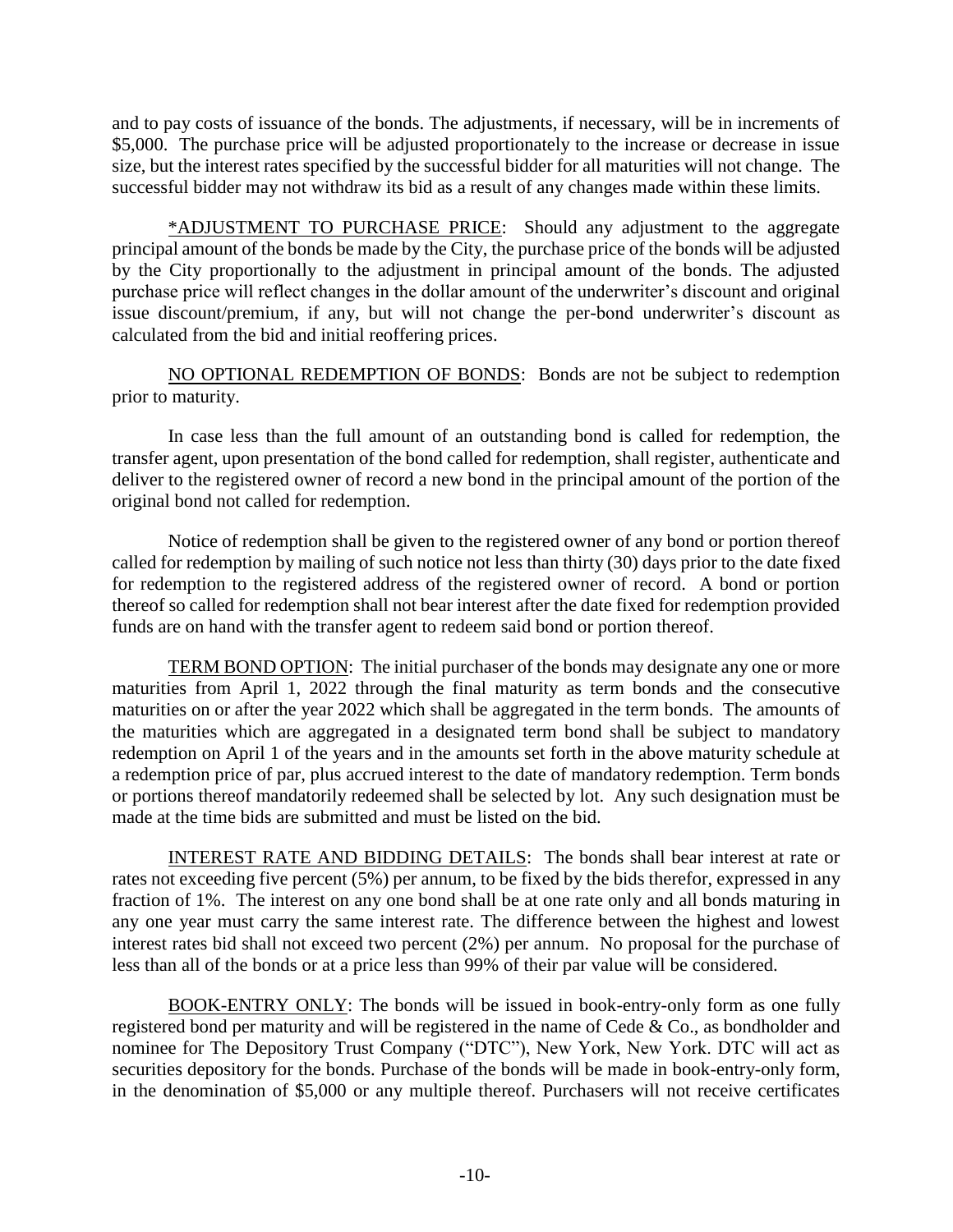representing their interest in bonds purchased. It will be the responsibility of the purchaser to obtain DTC eligibility. Failure of the purchaser to obtain DTC eligibility shall not constitute cause for a failure or refusal by the purchaser to accept delivery of and pay for the bonds.

TRANSFER AGENT AND REGISTRATION: Principal shall be payable at the principal corporate trust office of The Huntington National Bank, Grand Rapids, Michigan, or such other transfer agent as the City may hereafter designate by notice mailed to the registered owner of record not less than 60 days prior to an interest payment date. Interest shall be paid by check mailed to the registered owner of record as shown on the registration books of the City as of the 15th day prior to an interest payment date. The bonds will be transferred only upon the registration books of the City kept by the transfer agent.

PURPOSE AND SECURITY: The bonds were authorized at an election held on November 3, 2020 for the purpose of constructing street improvements throughout the City, consisting of paving, repaving, resurfacing, reconstructing and improving streets. The bonds will pledge the full faith and credit of the City for payment of the principal and interest thereon and will be payable from ad valorem taxes which may be levied without limitation as to rate or amount. The rights or remedies of bondholders may be affected by bankruptcy, insolvency, fraudulent conveyance or other laws affecting creditors' rights generally now existing or hereafter enacted and by the application of general principles of equity including those relating to equitable subordination.

GOOD FAITH: A good faith deposit in the form of a certified or cashier's check drawn upon an incorporated bank or trust company, or wire transfer, in the amount of \$58,450, payable to the order of the City will be required of the successful bidder. The successful bidder is required to submit its good faith deposit to the City as instructed by the City not later than Noon, prevailing Eastern Time, on the next business day following the sale. The good faith deposit will be applied to the purchase price of the bonds. In the event the purchaser fails to honor its accepted bid, the good faith deposit will be retained by the City. No interest shall be allowed on the good faith check. The good faith check of the successful bidder will be cashed and payment for the balance of the purchase price of the bonds shall be made at the closing.

AWARD OF BONDS: The bonds will be awarded to the bidder whose bid produces the lowest true interest cost determined in the following manner: the lowest true interest cost will be the single interest rate (compounded on October 1, 2021 and semi-annually thereafter) necessary to discount the debt service payments from their respective payment date to the date of closing, in an amount equal to the price bid, excluding accrued interest. Each bidder shall state in its bid the true interest cost to the City, computed in the manner specified above.

TAX MATTERS: In the opinion of Miller, Canfield, Paddock and Stone, P.L.C., bond counsel, under existing law, assuming compliance with certain covenants, interest on the bonds is excludable from gross income for federal income tax purposes as described in the opinion, and the bonds and interest thereon are exempt from all taxation by the State of Michigan or by any taxing authority within the State of Michigan except estate taxes and taxes on gains realized from the sale, payment or other disposition thereof.

NOT "QUALIFIED TAX-EXEMPT OBLIGATIONS": The City will not designate the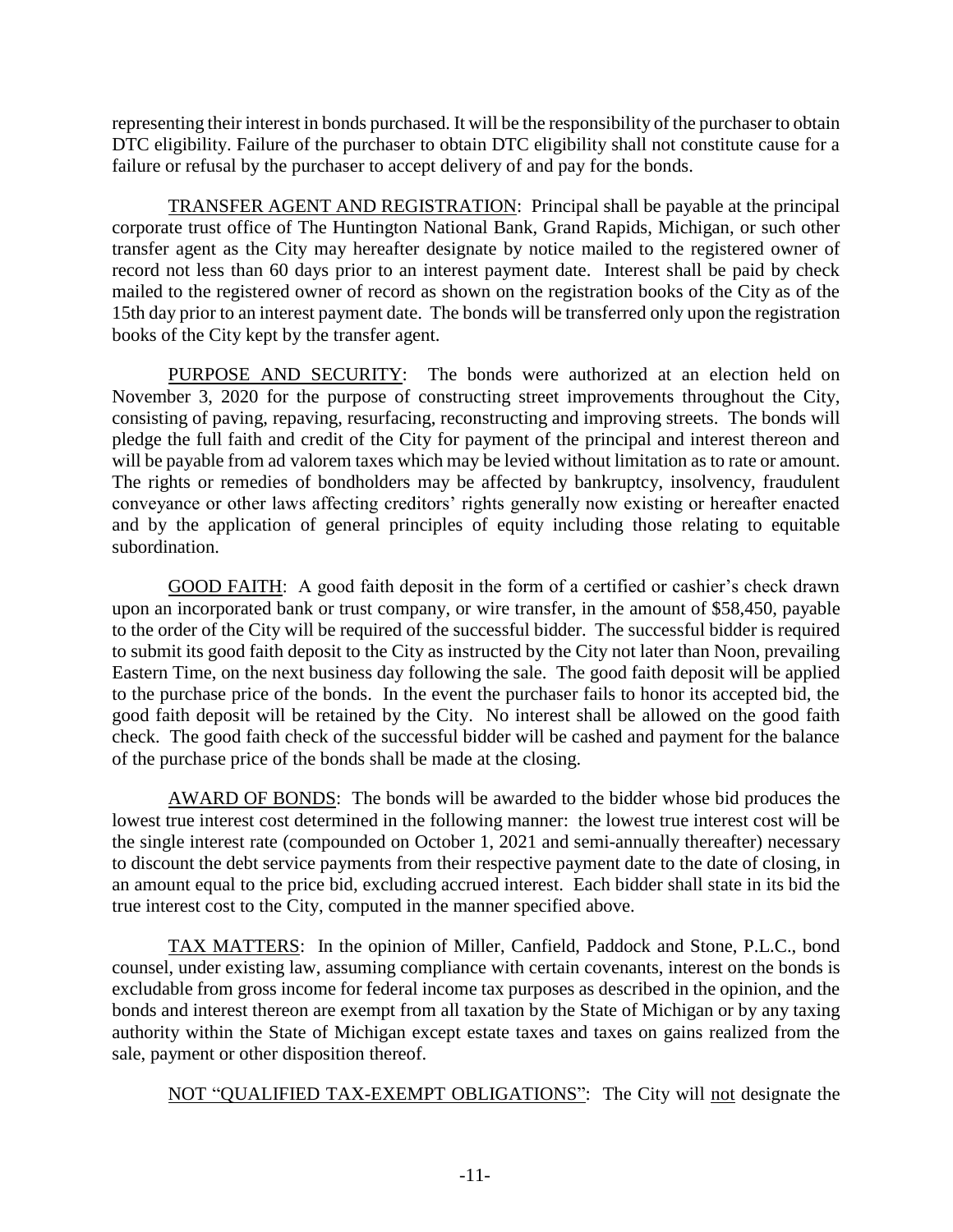bonds as "qualified tax-exempt obligations" for purposes of deduction of interest expense by financial institutions pursuant to the Internal Revenue Code of 1986, as amended.

ISSUE PRICE: The winning bidder shall assist the City in establishing the issue price of the bonds and shall execute and deliver to the City at closing an "issue price" or similar certificate setting forth the reasonably expected initial offering price to the public or the sales price or prices of the bonds, together with the supporting pricing wires or equivalent communications, substantially in the form attached either as Appendix \_\_ or Appendix \_\_ to the Preliminary Official Statement for the bonds, with such modifications as may be appropriate or necessary, in the reasonable judgment of the winning bidder, the City and bond counsel.

The City intends that the provisions of Treasury Regulation Section  $1.148-1(f)(3)(i)$ (defining "competitive sale" for purposes of establishing the issue price of the bonds) will apply to the initial sale of the bonds (the "Competitive Sale Requirements") because:

- a. the City is disseminating this Notice of Sale to potential underwriters in a manner that is reasonably designed to reach potential underwriters;
- b. all bidders shall have an equal opportunity to bid;
- c. the City anticipates receiving bids from at least three underwriters of municipal bonds who have established industry reputations for underwriting new issuances of municipal bonds; and
- d. the City anticipates awarding the sale of the bonds to the bidder who submits a firm offer to purchase the bonds at the lowest true interest cost, as set forth in this Notice of Sale.

Any bid submitted pursuant to this Notice of Sale shall be considered a firm offer for the purchase of the bonds, as specified in the bid.

In the event that all of the Competitive Sale Requirements are not satisfied, the City shall so advise the winning bidder. At or before the time of the award of the bonds, the winning bidder, in consultation with the City, shall determine whether to treat the first price at which 10% of a maturity of the bonds (the "10% Test") is sold to the public as the issue price of that maturity and/or (ii) the initial offering price to the public as of the sale date of any maturity of the bonds as the issue price of that maturity (the "hold-the-offering price rule"), in each case applied on a maturity-by-maturity basis. The winning bidder shall advise the City if any maturity of the bonds satisfies the 10% Test as of the date and time of the award of the bonds. The winning bidder shall promptly advise the City, at or before the time of the award of the bonds, which maturities of the bonds shall be subject to the 10% Test or shall be subject to the hold-the-offering price rule.

The City will not require bidders to comply with the "hold-the-offering price rule." Bids will not be subject to cancellation in the event that the competitive sale requirements are not satisfied. Bidders should prepare their bids on the assumption that, for all of the maturities of the bonds, the winning bidder, in consultation with the City, may decide whether the 10% Test or the hold-the-offering price rule applies in order to establish the issue price of the bonds.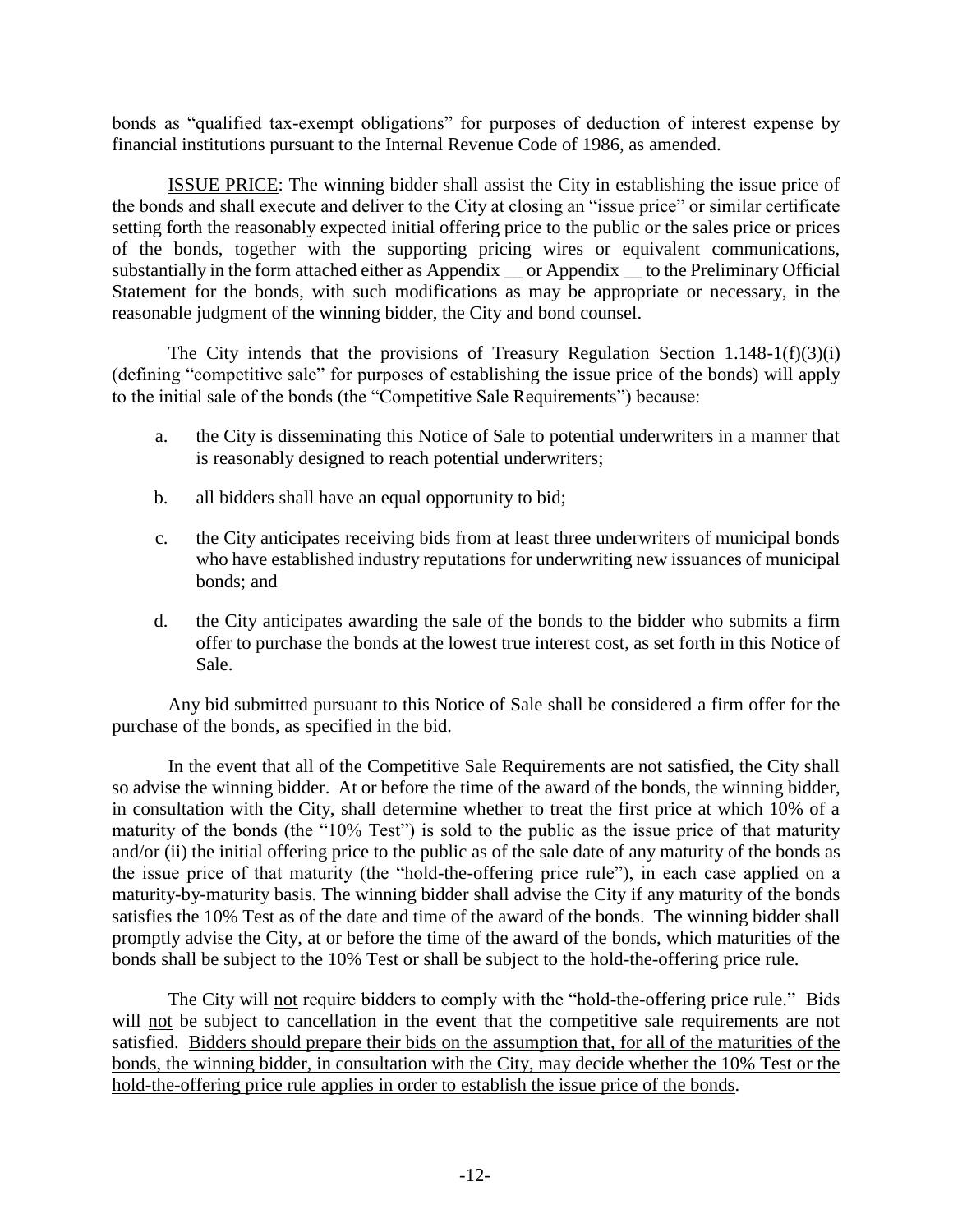By submitting a bid, the winning bidder shall (i) confirm that the underwriters have offered or will offer the bonds to the public on or before the date of the award at the offering price or prices (the "initial offering price"), or at the corresponding yield or yields, set forth in the bid submitted by the winning bidder, and (ii) if the hold-the-offering price rule applies, agree, on behalf of the underwriters participating in the purchase of the bonds, that the underwriters will neither offer nor sell unsold bonds of any maturity to which the hold-the-offering price rule shall apply to any person at a price that is higher than the initial offering price to the public during the period starting on the sale date and ending on the earlier of the following:

- a. the close of the fifth  $(5<sup>th</sup>)$  business day after the sale date; or
- b. the date on which the underwriters have sold at least 10% of that maturity of the bonds to the public at a price that is no higher than the initial offering price to the public;

The winning bidder shall promptly advise the City when the underwriters have sold 10% of that maturity of the bonds to the public at a price that is no higher than the initial offering price to the public, if that occurs prior to the close of the fifth  $(5<sup>th</sup>)$  business day after the sale date.

The City acknowledges that, in making the representation set forth above, the winning bidder will rely on (i) the agreement of each underwriter to comply with the hold-the-offering price rule, as set forth in an agreement among underwriters and the related pricing wires, (ii) in the event a selling group has been created in connection with the initial sale of the bonds to the public, the agreement of each dealer who is a member of the selling group to comply with the hold-theoffering price rule, as set forth in a selling group agreement and the related pricing wires, and (iii) in the event that an underwriter is a party to a retail distribution agreement that was employed in connection with the initial sale of the bonds to the public, the agreement of each broker-dealer that is a party to such agreement to comply with the hold-the-offering price rule, as set forth in the retail distribution agreement and the related pricing wires. The City further acknowledges that each underwriter shall be solely liable for its failure to comply with its agreement regarding the hold-the-offering price rule and that no underwriter shall be liable for the failure of any other underwriter, or of any dealer who is a member of a selling group, or of any broker-dealer that is a party to a retail distribution agreement to comply with its corresponding agreement regarding the hold-the-offering price rule as applicable to the bonds.

If the Competitive Sale Requirements are not satisfied, and the 10% Test applies, then until the 10% Test has been satisfied as to each maturity of the bonds, the winning bidder agrees to promptly report to the City the prices at which the unsold bonds of that maturity have been sold to the public. That reporting obligation shall continue, whether or not the closing date has occurred, until the 10% Test has been satisfied as to the bonds of that maturity or until all Securities of that maturity have been sold.

By submitting a bid, each bidder confirms that:

a. any agreement among underwriters, any selling group agreement and each retail distribution agreement (to which the bidder is a party) relating to the initial sale of the bonds to the public, together with the related pricing wires, contains or will contain language obligating each underwriter, each dealer who is a member of the selling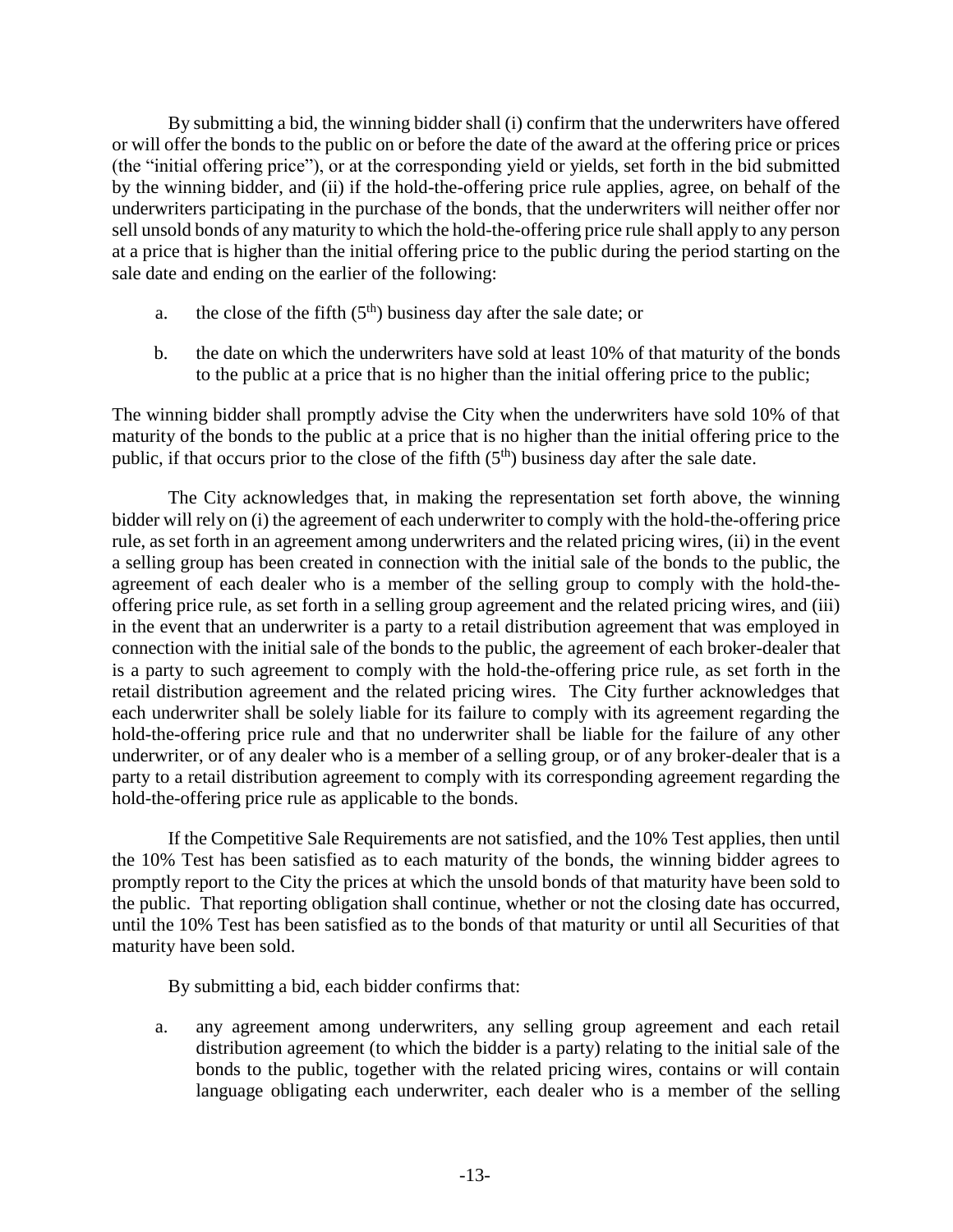group, and each broker-dealer that is a party to such retail distribution agreement, as applicable, to report the prices at which it sells to the public the unsold bonds of each maturity allotted to it until it is notified by the winning bidder that either the 10% Test has been satisfied as to the bonds of that maturity or all bonds of that maturity have been sold to the public, if and for so long as directed by the winning bidder and as set forth in the related pricing wires; and

b. any agreement among underwriters relating to the initial sale of the bonds to the public, together with the related pricing wires, contains or will contain language obligating each underwriter that is a party to a retail distribution agreement to be employed in connection with the initial sale of the bonds to the public to require each broker-dealer that is a party to such retail distribution agreement to report the prices at which it sells to the public the unsold bonds of each maturity allotted to it until it is notified by the winning bidder or such underwriter that either the 10% Test has been satisfied as to the bonds of that maturity or all bonds of that maturity have been sold to the public, if and for so long as directed by the winning bidder or such underwriter and as set forth in the related pricing wires.

Sales of any bonds to any person that is a related party to an underwriter shall not constitute sales to the public for purposes of this Notice of Sale. Further, for purposes of this Notice of Sale:

- a. "public" means any person other than an underwriter or a related party,
- b. "underwriter" means (A) any person that agrees pursuant to a written contract with the City (or with the lead Underwriter to form an underwriting syndicate) to participate in the initial sale of the bonds to the public and (B) any person that agrees pursuant to a written contract directly or indirectly with a person described in clause (A) to participate in the initial sale of the bonds to the public (including a member of a selling group or a party to a retail distribution agreement participating in the initial sale of the bonds to the public);
- c. a purchaser of any of the bonds is a "related party" to an underwriter if the underwriter and the purchaser are subject, directly or indirectly, to (i) at least 50% common ownership of the voting power or the total value of their stock, if both entities are corporations (including direct ownership by one corporation of another), (ii) more than 50% common ownership of their capital interests or profits interests, if both entities are partnerships (including direct ownership by one partnership of another), or (iii) more than 50% common ownership of the value of the outstanding stock of the corporation or the capital interests or profit interests of the partnership, as applicable, if one entity is a corporation and the other entity is a partnership (including direct ownership of the applicable stock or interests by one entity of the other); and
- d. "sale date" means the date that the bonds are awarded by the City to the winning bidder.

LEGAL OPINION: Bids shall be conditioned upon the approving opinion of Miller, Canfield, Paddock and Stone, P.L.C., attorneys of Detroit, Michigan, a copy of which opinion will be furnished without expense to the purchaser of the bonds at the delivery thereof. The fees of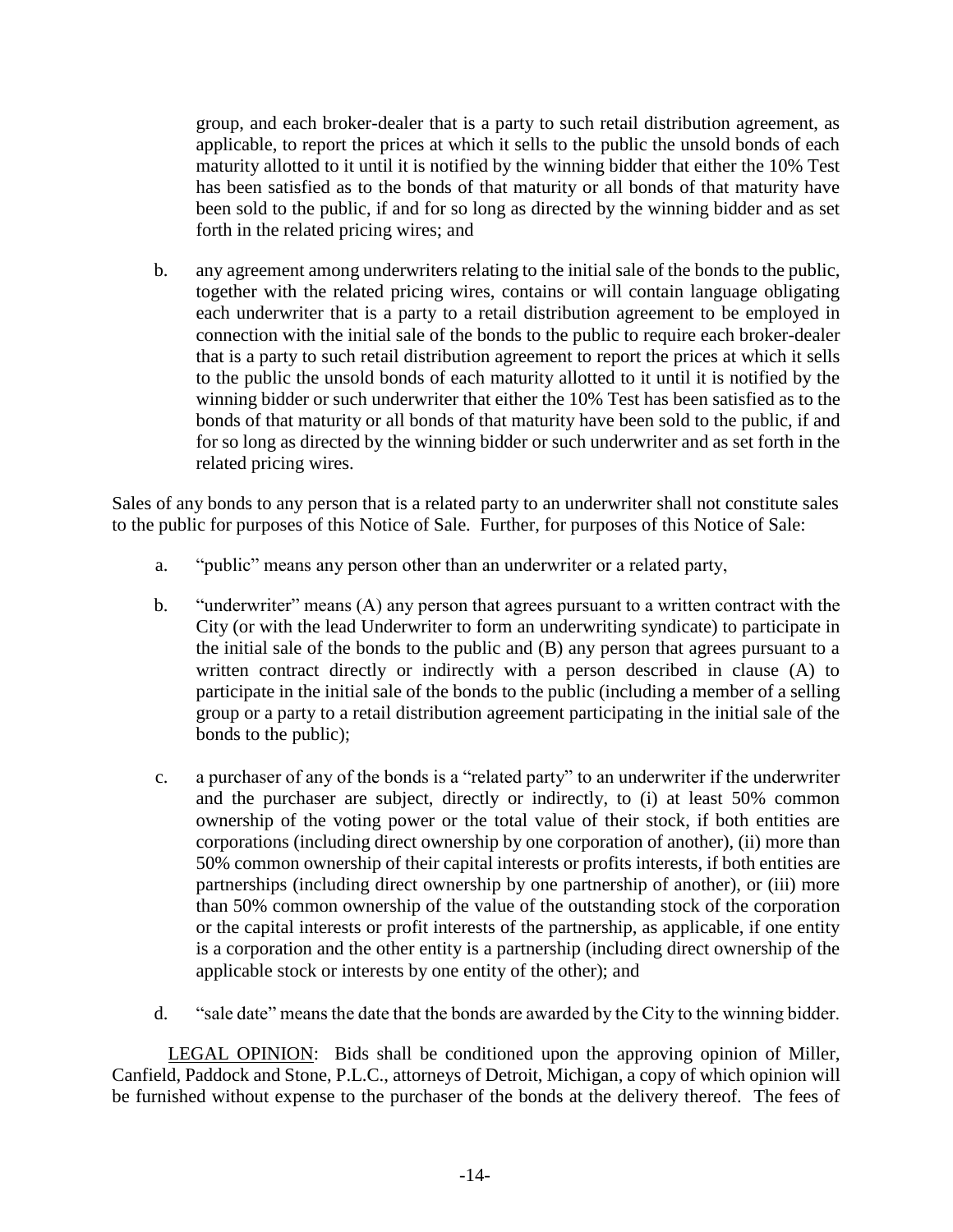Miller, Canfield, Paddock and Stone, P.L.C. for services rendered in connection with such approving opinion are expected to be paid from bond proceeds. Except to the extent necessary to issue its approving opinion as to validity of the above bonds, Miller, Canfield, Paddock and Stone, P.L.C. has not been requested to examine or review and has not examined or reviewed any financial documents, statements or materials that have been or may be furnished in connection with the authorization, issuance or marketing of the bonds, and accordingly will not express any opinion with respect to the accuracy or completeness of any such financial documents, statements or materials.

DELIVERY OF BONDS: The City will furnish bonds ready for execution at its expense. Bonds will be delivered without expense to the purchaser through DTC in New York, New York, or such other place to be agreed upon. The usual closing documents, including a certificate that no litigation is pending affecting the issuance of the bonds, will be delivered at the time of delivery of the bonds. If the bonds are not tendered for delivery by twelve o'clock noon, prevailing Eastern Time, on the 45th day following the date of sale, or the first business day thereafter if said 45th day is not a business day, the successful bidder may on that day, or any time thereafter until delivery of the bonds, withdraw its proposal by serving notice of cancellation, in writing, on the undersigned in which event the City shall promptly return the good faith deposit. Payment for the bonds shall be made in Federal Reserve Funds. Accrued interest to the date of delivery of the bonds shall be paid by the purchaser at the time of delivery.

CUSIP NUMBERS: It is anticipated that CUSIP identification numbers will be printed on the bonds, but neither the failure to print such numbers on any bonds nor any error with respect thereto shall constitute cause for a failure or refusal by the purchaser thereof to accept delivery of and pay for the bonds in accordance with terms of the purchase contract. All expenses in relation to the printing of CUSIP numbers on the bonds shall be paid for by the City; provided, however, that the CUSIP Service Bureau charge for the assignment of such numbers shall be the responsibility of and shall be paid for by the purchaser.

OFFICIAL STATEMENT: A preliminary Official Statement that the City deems to be final as of its date, except for the omission of information permitted to be omitted by Rule 15c2- 12 of the Securities and Exchange Commission, has been prepared and may be obtained from Bendzinski & Co. Municipal Finance Advisors, financial advisors to the City, at the address and telephone listed under REGISTERED MUNICIPAL ADVISOR below. Bendzinski & Co. Municipal Finance Advisors will provide the winning bidder with 50 final Official Statements within 7 business days from the date of sale to permit the purchaser to comply with Securities and Exchange Commission Rule 15c2-12. Additional copies of the Official Statement will be supplied by Bendzinski & Co. Municipal Finance Advisors upon request and agreement by the purchaser to Bendzinski & Co. Municipal Finance Advisors, within 24 hours of the time of sale.

BOND INSURANCE AT PURCHASER'S OPTION: If the bonds qualify for issuance of any policy of municipal bond insurance or commitment therefor at the option of the bidder/purchaser, the purchase of any such insurance policy or the issuance of any such commitment shall be at the option and expense of the purchaser of the bonds. Any and all increased costs of issuance of the bonds resulting from such purchase of insurance shall be paid by the purchaser, except that if the City has requested and received a rating on the bonds from a rating agency, the City shall pay the fee for the requested rating. Any other rating agency fees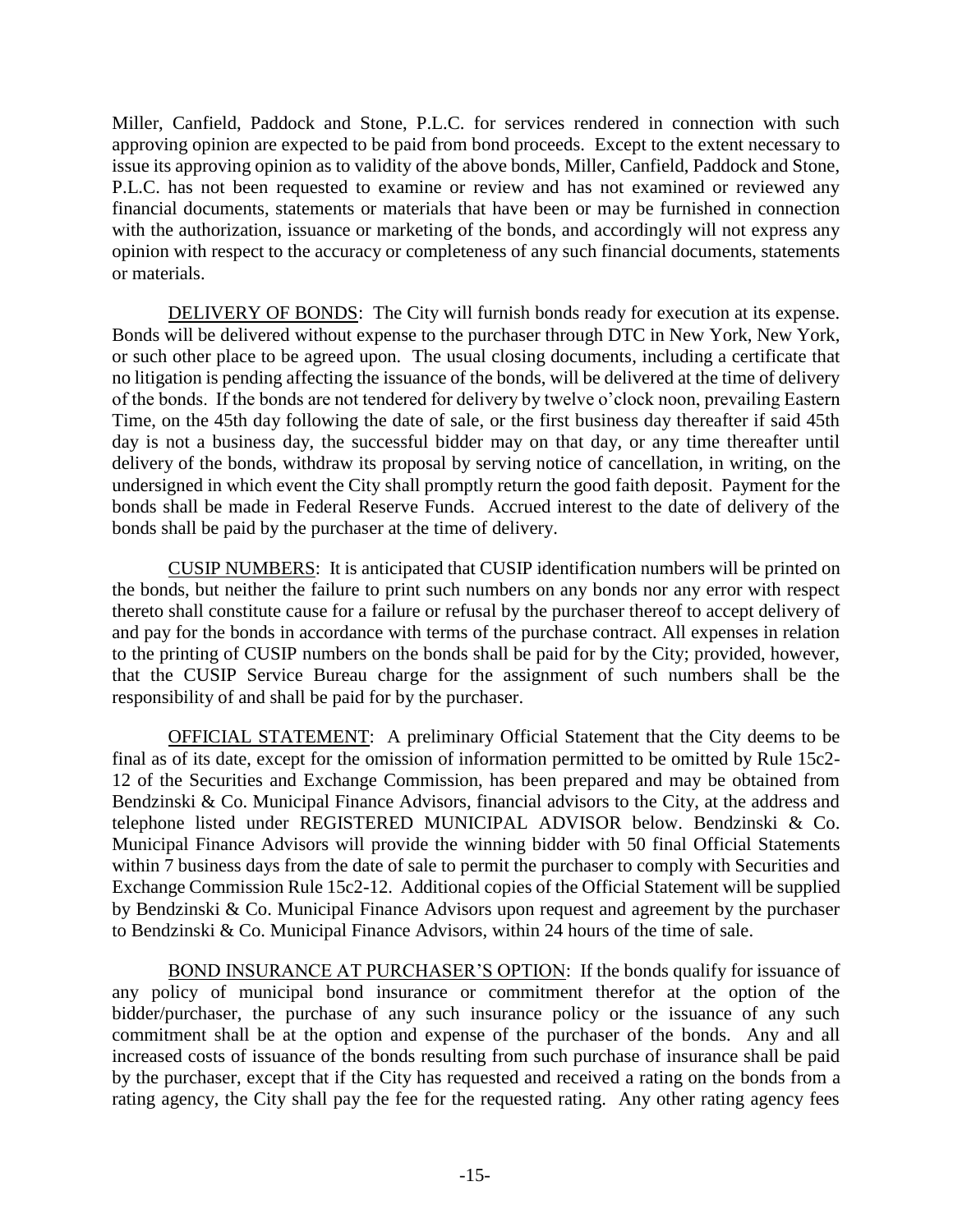shall be the responsibility of the purchaser. FAILURE OF THE MUNICIPAL BOND INSURER TO ISSUE THE POLICY AFTER THE BONDS HAVE BEEN AWARDED TO THE PURCHASER SHALL NOT CONSTITUTE CAUSE FOR FAILURE OR REFUSAL BY THE PURCHASER TO ACCEPT DELIVERY OF THE BONDS FROM THE CITY.

CONTINUING DISCLOSURE: As described more fully in the Official Statement, the City has agreed to provide or cause to be provided, in accordance with the requirements of Rule 15c2-12 promulgated by the Securities and Exchange Commission, on or prior to the sixth month after the end of each fiscal year commencing with the fiscal year ended June 30, 2021, (i) certain annual financial information and operating data, including audited financial statements for the preceding fiscal year, generally consistent with the information contained or cross-referenced in the Official Statement relating to the bonds, (ii) timely notice of the occurrence of certain material events with respect to the bonds and (iii) timely notice of a failure by the City to provide the required annual financial information on or before the date specified in (i) above.

BIDDER CERTIFICATION: NOT "IRAN-LINKED BUSINESS" By submitting a bid, the bidder shall be deemed to have certified that it is not an "Iran-Linked Business" as defined in Act 517 Michigan Public Acts of 2012, being MCL 129.311 et. seq.

REGISTERED MUNICIPAL ADVISORS: Bendzinski & Co. Municipal Finance Advisors, Grosse Pointe, MI (the "Municipal Advisor") is a Registered Municipal Advisor in accordance with the rules of the Municipal Securities Rulemaking Board ("MSRB"). The Municipal Advisor has been retained by the City to provide certain financial advisory services relating to the planning, structuring and issuance of the bonds. The Municipal Advisor is not engaged in the business of underwriting, trading, marketing or the distribution of securities or any other negotiable instruments. The Municipal Advisor's duties, responsibilities and fees arise solely as a Registered Municipal Advisor to the City and it has no secondary obligation or other responsibility.

FURTHER INFORMATION relating to the bonds may be obtained from Bendzinski & Co. Municipal Finance Advisors, 17000 Kercheval Ave., Suite 230, Grosse Pointe, MI 48230. Telephone (313) 961-8222.

THE RIGHT IS RESERVED TO REJECT ANY OR ALL BIDS.

Yvette Talley City Clerk City of Lathrup Village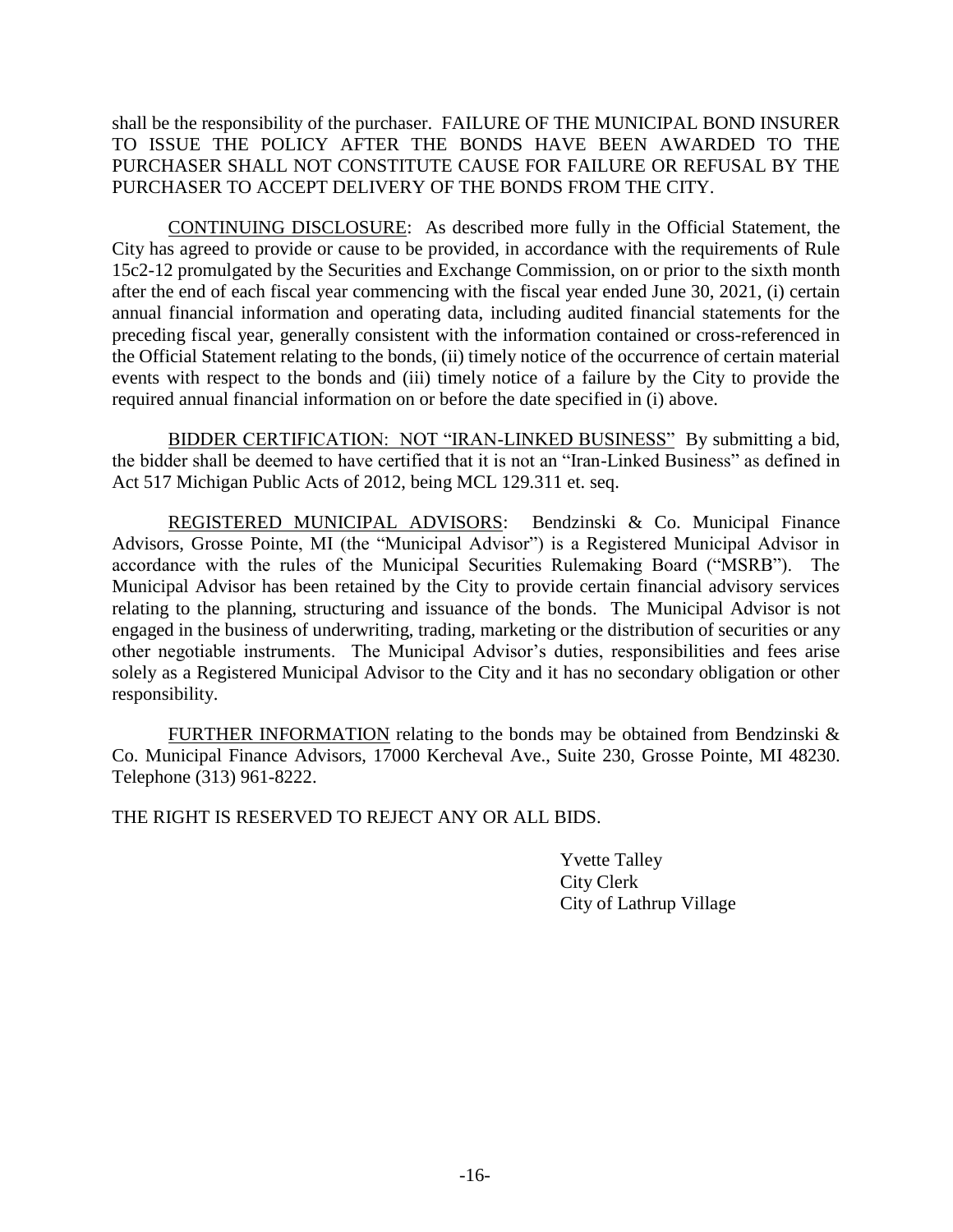8. Useful Life of Project. The estimated period of usefulness of the Project is hereby declared to be not less than eleven (11) years.

9. Tax Covenant; Not "Qualified Tax-Exempt Obligations". The City shall, to the extent permitted by law, take all actions within its control necessary to maintain the exclusion of the interest on the Bonds from gross income for federal income tax purposes under the Internal Revenue Code of 1986, as amended (the "Code"), including, but not limited to, actions relating to any required rebate of arbitrage earnings and the expenditures and investment of Bond proceeds and moneys deemed to be Bond proceeds. The City will not designate the Bonds as "qualified taxexempt obligations" for purposes of deduction of interest expense by financial institutions pursuant to the Code.

10. Official Statement; Qualification for Insurance; Ratings. Each Authorized Officer is hereby authorized and directed to (a) approve the circulation of a preliminary Official Statement describing the Bonds and to deem the preliminary Official Statement "final" for purposes of Rule 15c2-12 of the SEC; (b) solicit bids for and approve the purchase of a municipal bond insurance policy for the Bonds, if deemed economically advantageous to the City; (c) apply for ratings on the Bonds; and, (d) do all other acts and take all other necessary procedures required to effectuate the sale, issuance and delivery of the Bonds.

11. Continuing Disclosure. The City agrees to enter into a continuing disclosure undertaking for the benefit of the holders and beneficial owners of the Bonds in accordance with the requirements of Rule 15c2-12 promulgated by the Securities and Exchange Commission, and each Authorized Officer is hereby authorized to execute such undertaking prior to delivery of the Bonds.

12. Authorization of Other Actions. Each Authorized Officer is hereby authorized to adjust the final bond details set forth herein to the extent necessary or convenient to complete the transaction authorized herein, and in pursuance of the foregoing are authorized to exercise the authority and make the determinations authorized pursuant to Section 315(1)(d) of Act 34, Public Acts of Michigan, 2001, as amended, including but not limited to, determinations regarding interest rates, prices, discounts, maturities, principal amounts, denominations, dates of issuance, interest payment dates, redemption rights, the place of delivery and payment, and other matters within the parameters described in this resolution. Each Authorized Officer is hereby authorized and directed to take all other actions necessary or advisable, and to make such other filings with any parties, including the Michigan Department of Treasury, to enable the sale and delivery of the Bonds as contemplated herein.

13. Award of Sale of Bonds. Each Authorized Officer is hereby authorized on behalf of the City to award the sale of the Bonds to the bidder whose bid meets the requirements of law and which produces the lowest true interest cost to the City computed in accordance with the terms of the Official Notice of Sale as published.

14. Bond Counsel. The City hereby appoints Miller, Canfield, Paddock and Stone, P.L.C. as bond counsel with respect to the Bonds, notwithstanding Miller Canfield's periodic representation in unrelated matters of parties or potential parties to the transaction contemplated by this resolution.